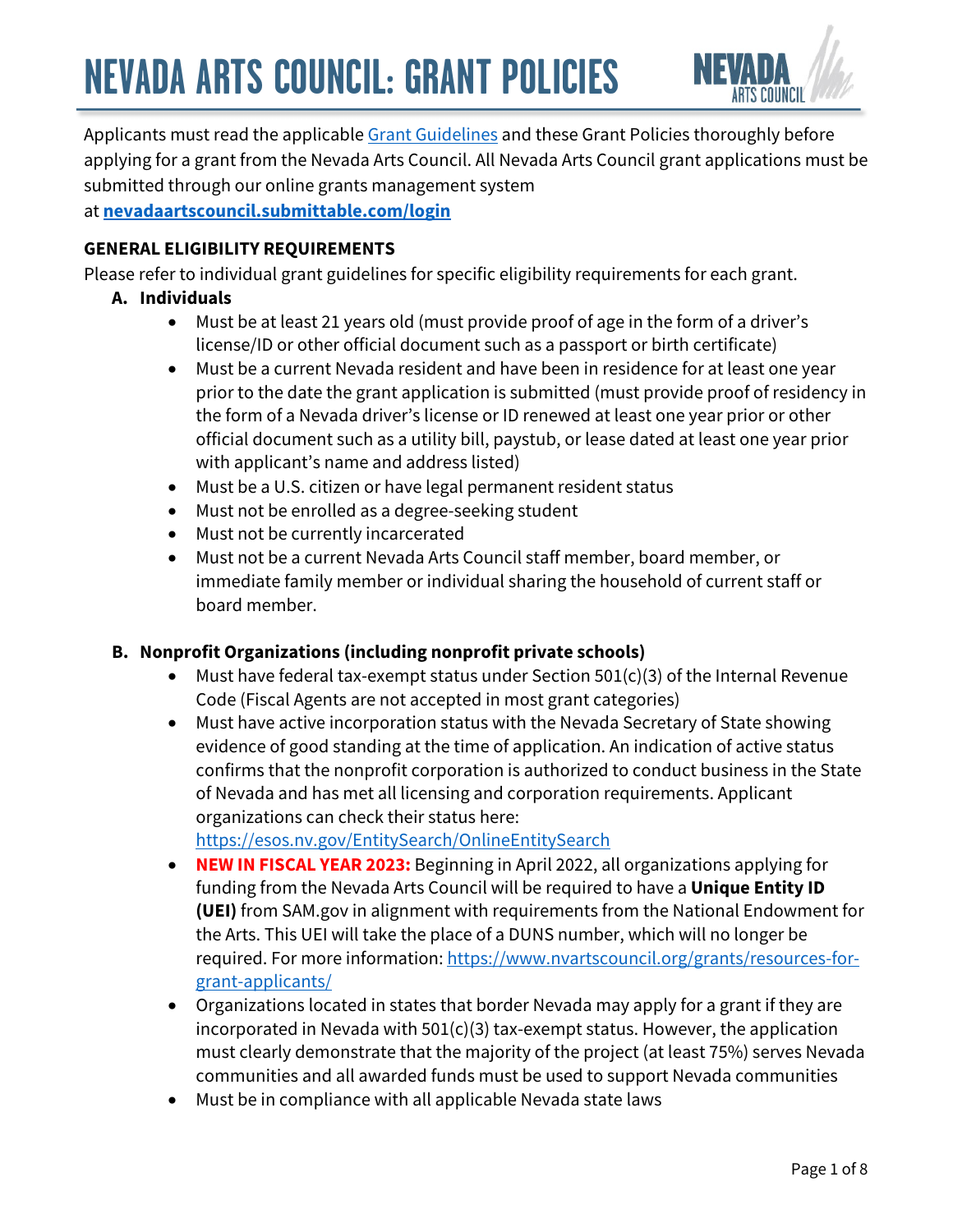

# **C. Public Institutions**

- **Government Agencies (including federally recognized tribes):** Agencies that exist within the same governmental entity are eligible to apply independently when they have different/distinct mission statements and their own separate advisory boards. Multiple departments/facilities within one agency may not apply independently; each agency must collectively determine the programs or projects for which to request funding
- **Colleges/Universities:** Limited to no more than one grant to the same academic department per fiscal year. Projects must serve a broad community outside the institution and generate area-wide arts involvement. Grants may not support the institution's internal programs
- **Public Schools and Public Libraries:** Individual schools and libraries within the same district/system may apply independently if they have their own budget and facility

### **GRANT REVIEW PROCESSES**

- **A. Panel Review:** Nevada Arts Council staff reviews applications for eligibility and completeness. Applications that meet all requirements are accepted for further review. Applications are then reviewed and evaluated in an impartial environment by panels of instate and/or out-of-state arts specialists, artists, and educators. The panelists score grant applications and make funding recommendations to the Nevada Arts Council Board. Not all applications are funded, and grant awards may vary from requested amounts. During panel meetings, only the panelists participate in the discussion and scoring of applications. Panelists are required to disclose all known conflicts of interest with any grant applicant(s) and abstain from the discussion and scoring of the specified applicant(s). A conflict of interest exists if a panelist or any member of a panelist's immediate family:
	- I. Has direct involvement in the operation, management, or serves on a board of directors or trustees of an applicant
	- II. Has a direct ownership interest or investment interest in an applicant
	- III. Is employed by or volunteers for an applicant
	- IV. Receives or has the right to receive, directly or indirectly, remuneration pursuant to any arrangement for compensation with an applicant

After panel meetings are completed, the Nevada Arts Council Board convenes in a public meeting to discuss the grant panel review and to vote on final grant allocations. Per Nevada Arts Council Board decision on September 20, 2019, grant applications with an average score of less than 70 will not be funded. Applicants are encouraged to observe panel meetings in person or to listen via internet or teleconference options as panel discussions provide insights to effective grant writing and program evaluation. However, applicants are not required to attend grant panels, nor will absence from these meetings prejudice application review. Applicants are asked to refrain from contacting panel members before or during the panel meeting process.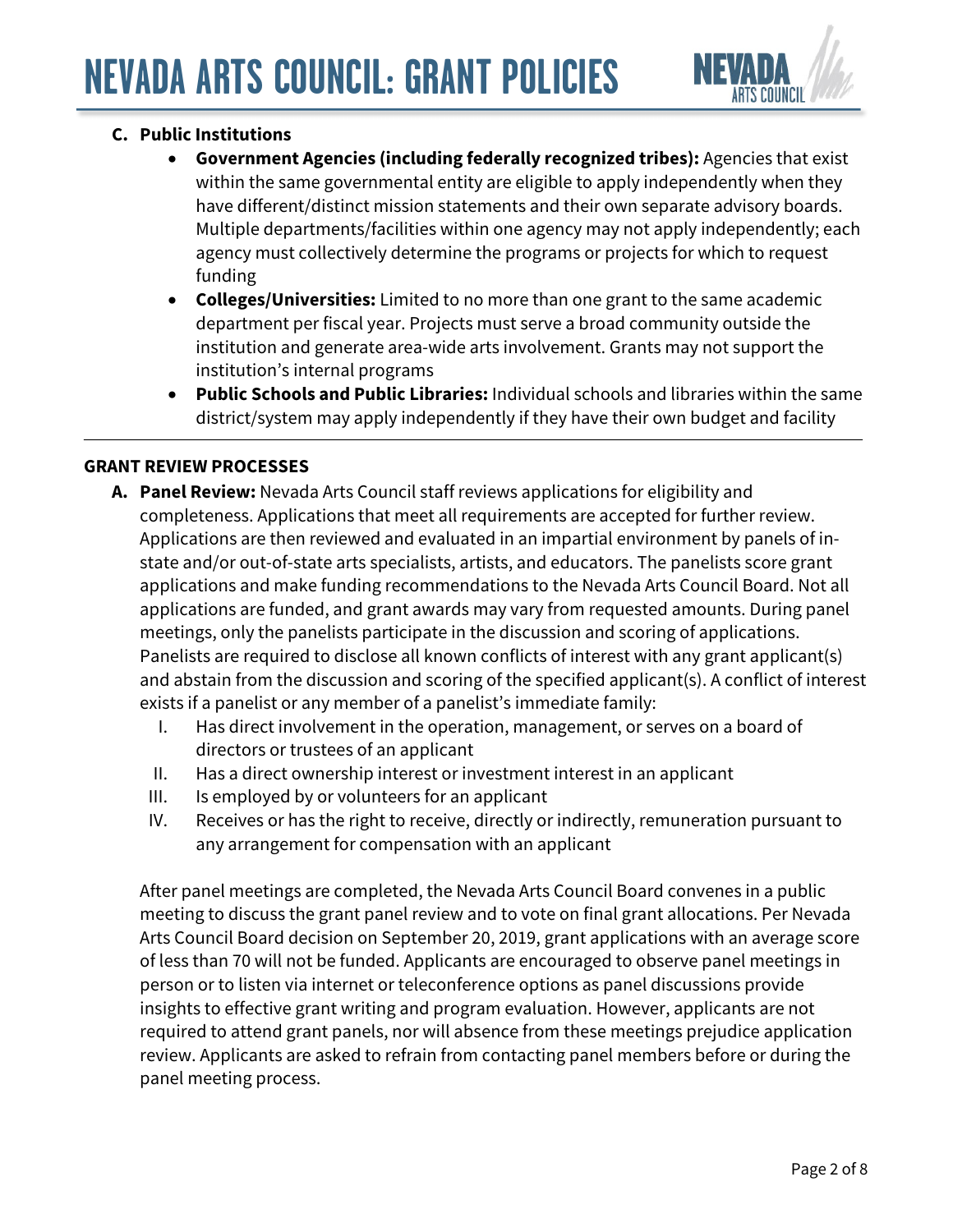

**B. Internal Review:** Nevada Arts Council staff reviews applications for eligibility, completeness, and adherence to the program requirements. Applications that meet all eligibility and program requirements are awarded in the order in which they are received while funds remain available. A record of the review process is maintained for all applications. Grants are contingent on available funding as approved by the Nevada Arts Council Board.

### **APPEALS PROCESS**

An applicant who disputes a review panel's recommendation on grounds of procedural errors may request a review of that recommendation by the Nevada Arts Council board. Procedural errors might include a technical error preventing panelists from properly viewing the application or a failure of a panelist with a known conflict of interest to abstain from the discussion. Disagreement with the judgment of the panel or the amount of the award is not grounds for an appeal. Incomplete applications are not eligible to appeal. To file an appeal, the applicant must submit a letter to the Nevada Arts Council's Executive Director within 30 days of the panel meeting stating the reason(s) for the appeal request. Appeals will be reviewed and acted on by the Nevada Arts Council Board after consultation with staff. The decision of the Nevada Arts Council Board is final. The Nevada Arts Council does not tolerate any form of verbal abuse, harassment or intimidation toward its board or staff.

#### **GENERAL FUNDING RESTRICTIONS**

In addition to the list below, other costs may or may not be allowable depending on the grant program. If in doubt about a particular cost, please contact Nevada Arts Council staff. Non-allowable costs include:

- Any portion of a project that duplicates costs in grants pending with, or received directly from, the National Endowment for the Arts
- Any portion of the same project in multiple grant applications
- Any portion of completed projects
- Anything specifically forbidden by Nevada state law or federal law
- Capital expenditures for land or general-purpose equipment with a cost over \$2,500
- Cash prizes
- Competition awards
- Fees for filing for 501(c)(3) tax-exempt status with the Internal Revenue Service
- Fines, penalties, or debt collection costs
- Travel outside Canada, Mexico, the United States, and its territories and possessions
- Fundraising efforts or the money spent in order to raise additional funds (such as social events and benefits)
- Hospitality or entertainment expenses (including food, beverages and gratuities for openings, receptions, parties or other hospitality functions)
- Journalism, historical or academic documentary film, and electronic media arts that do NOT demonstrate significant artistic emphasis, consideration, and distinction
- Legal fees or litigation costs
- Lobbying expenses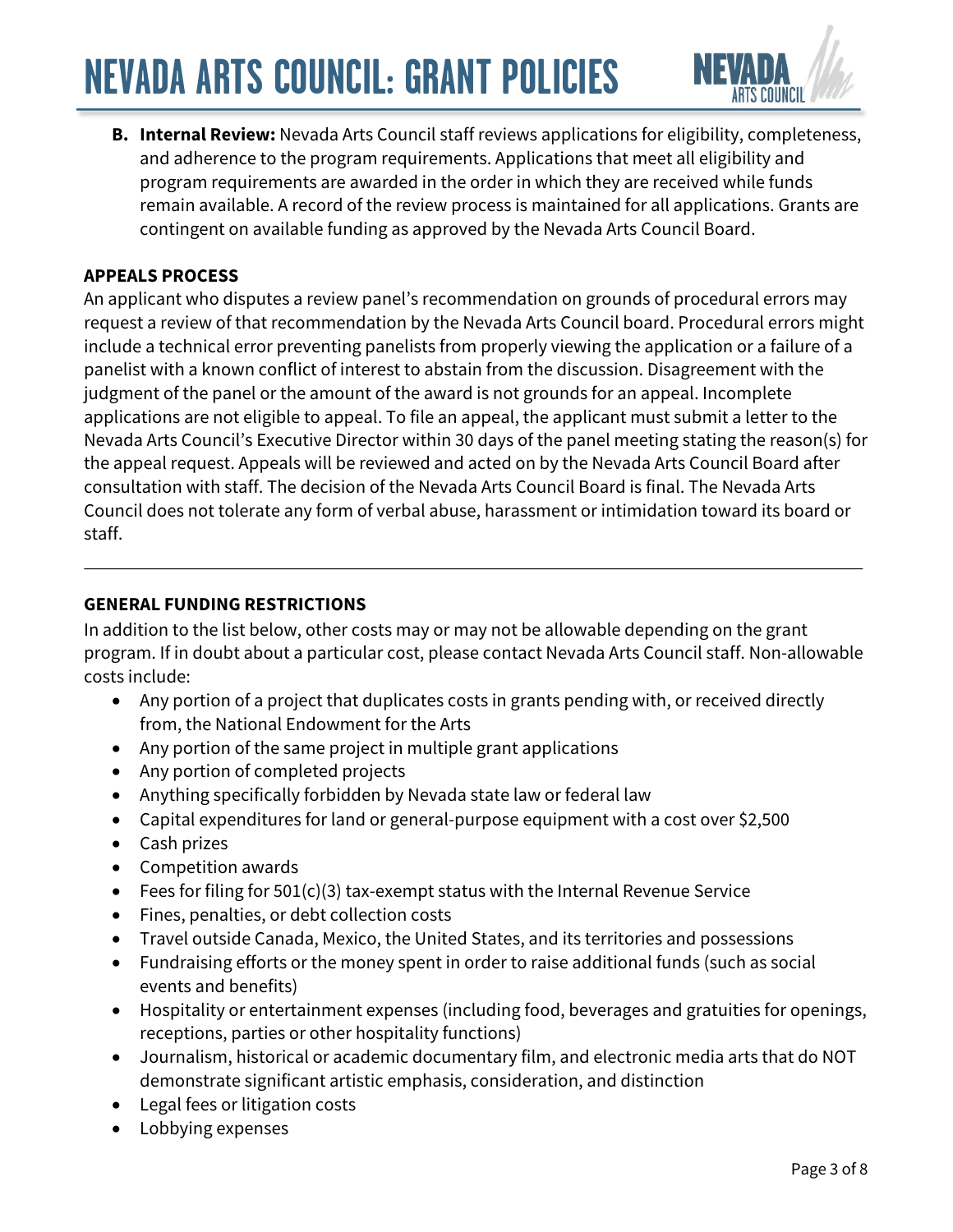

### **GENERAL FUNDING RESTRICTIONS (continued)**

- Performances of a prurient nature
- Preparation for, or travel to, competitions (except for Poetry Out Loud participants)
- Projects with implicit religious content that may be perceived as advancing a religious purpose
- Publication subvention
- Reduction of debt including interest expenses paid on loans, debts, or borrowed capital
- Renovation, remodeling, restoration, or new construction
- Reserve funds
- Salaries and overhead of government agencies, public institutions, and public and private schools, colleges, and universities
- Student scholarships for academic credit or awards for student work

### **GRANTEE RESPONSIBILITIES/REQUIREMENTS**

#### **1. Terms And Conditions**

To accept and receive a Nevada Arts Council grant, the Terms and Conditions document in the award packet must be signed by the individual or authorizing official within 30 days of the Grant Award Letter date. All grant documents may be signed with an electronic or physical signature. **DECLINING GRANT: If the awardee cannot meet the deadline or does not intend to accept the grant, it is their responsibility to contact the Nevada Arts Council in writing immediately.**

#### **2. Grant Payments and Vendor Registration**

Per Nevada state law, a State of Nevada Vendor Number is required to receive grant funds from the Nevada Arts Council, and all grant payments must be made via direct deposit. If grantees do not have a current Nevada Vendor Account or if their bank account or mailing address has changed since the account was set up, grantees must complete the Vendor Registration Form: <https://controller.nv.gov/Buttons/ElectronicVendorReg/>

Grantees may check their vendor status by contacting "Vendor Database Services" at the NV State Controller's Office at [vendordesk@controller.state.nv.us o](mailto: vendordesk@controller.state.nv.us)r (702) 486-3895.

#### **3. Thanking Elected Officials**

All grantees are required to thank their state and federal elected officials\* for supporting the Nevada Arts Council and the National Endowment for the Arts. The letters should convey their appreciation of support for arts funding and include details about the grant award such as the name of the grant program, awarded amount, and the project/activity the funds supported. In the Final Report, grantees must provide proof/confirmation that the Thank You Letters were sent. The required Thank You Letters may be sent via U.S. mail or email. Grantees may utilize the website below to find their elected officials and send thank you letters via email: <https://votervoice.net/fb/NVARTS/home>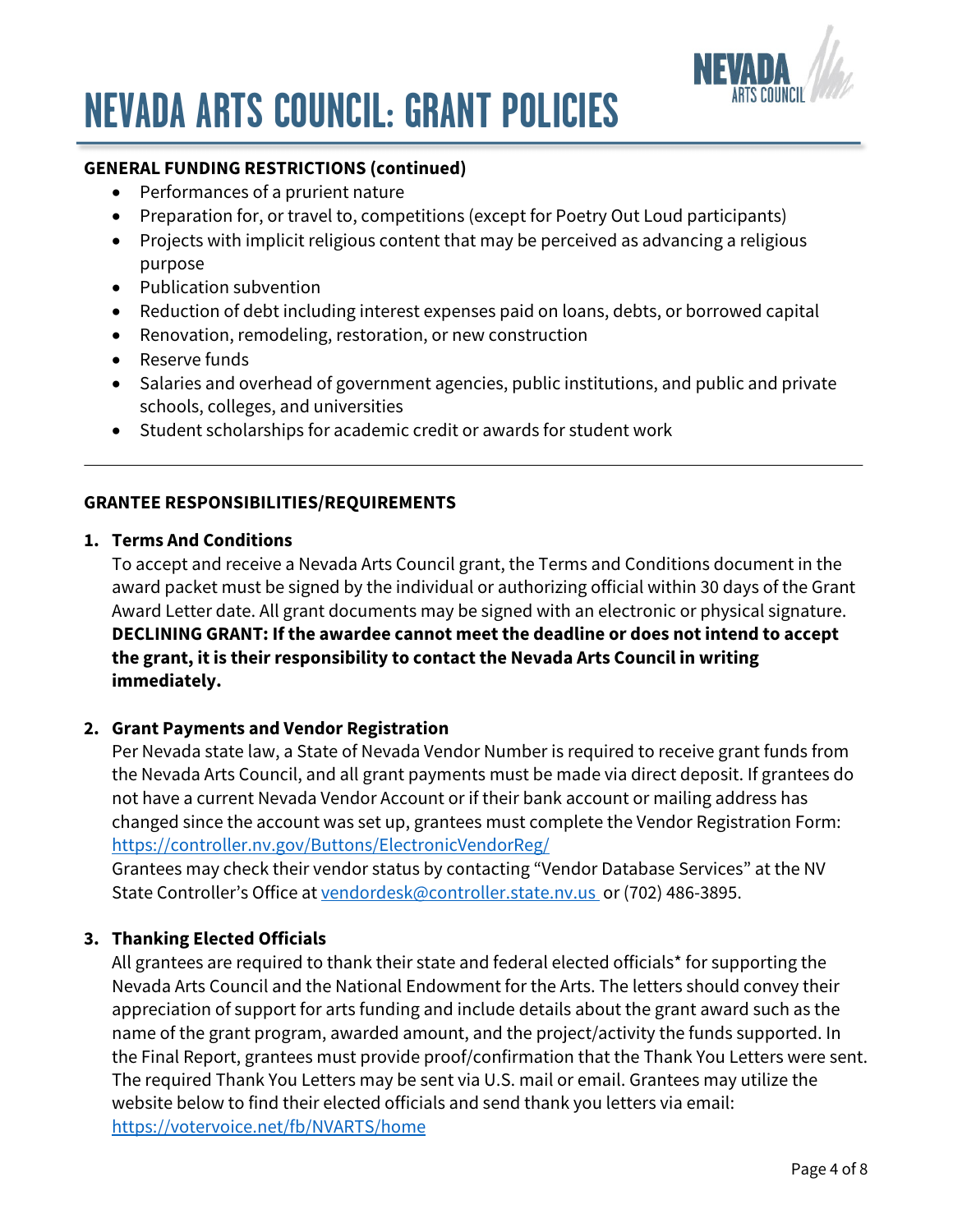

*\*State Officials include the Governor, Lieutenant Governor, and State Representatives from your registered district (Senate and Assembly). Federal Officials include the President, Vice President and Congressional Representatives from grantee's registered district (Senate and House of Representatives)*

# **4. Credit Acknowledgement**

Nevada Arts Council grants are made possible primarily through public dollars—appropriations from the State of Nevada and grants from the National Endowment for the Arts. It is required that acknowledgement of this support be prominently posted on grantee websites (if applicable) and included in all applicable grantee publicity and printed materials such as programs, catalogues, posters, news releases, and advertisements. It is the grantee's responsibility to contact the Nevada Arts Council if they do not have a website or cannot display the required logos and text on their website or printed materials. Nevada Arts Council logos may remain on past grantee material; however, National Endowment for the Arts credits must be removed from all materials upon completion of the grant period.

- Please use only the approved versions of the Nevada Arts Council and National Endowment for the Arts logos which are available to download at: [https://www.nvartscouncil.org/nac](https://www.nvartscouncil.org/nac-nea-logos/)[nea-logos/](https://www.nvartscouncil.org/nac-nea-logos/)
- When using the logos on a website, please link to the corresponding websites: NEVADA ARTS COUNCIL: [http://nvartscouncil.org](https://www.nvartscouncil.org/) NATIONAL ENDOWMENT FOR THE ARTS: <https://www.arts.gov/>
- When no printed information is distributed, verbal credit must be given prior to each performance or presentation. Required Credit Language: "This program/project was supported, in part, by the Nevada Arts Council, a state agency, which receives support from the National Endowment for the Arts, a federal agency, and the state of Nevada."

### **5. Project Amendments**

If the awarded project is altered substantially (over 20% change in any item) from the approved application, or if there are substantial financial, programmatic or personnel changes within the organization, the grantee must submit a Grant Amendment Request Form to the Nevada Arts Council (included in the award packet). This form must be submitted within 30 days of the requested change and grantees must receive Nevada Arts Council approval for proposed changes to stay in compliance

### **6. Funding Sources and Match Requirements**

The Nevada Arts Council receives both federal funding through the National Endowment for the Arts and state funding through the Nevada State Legislature. The grant award letter will detail which funding source(s) constitute each grant award.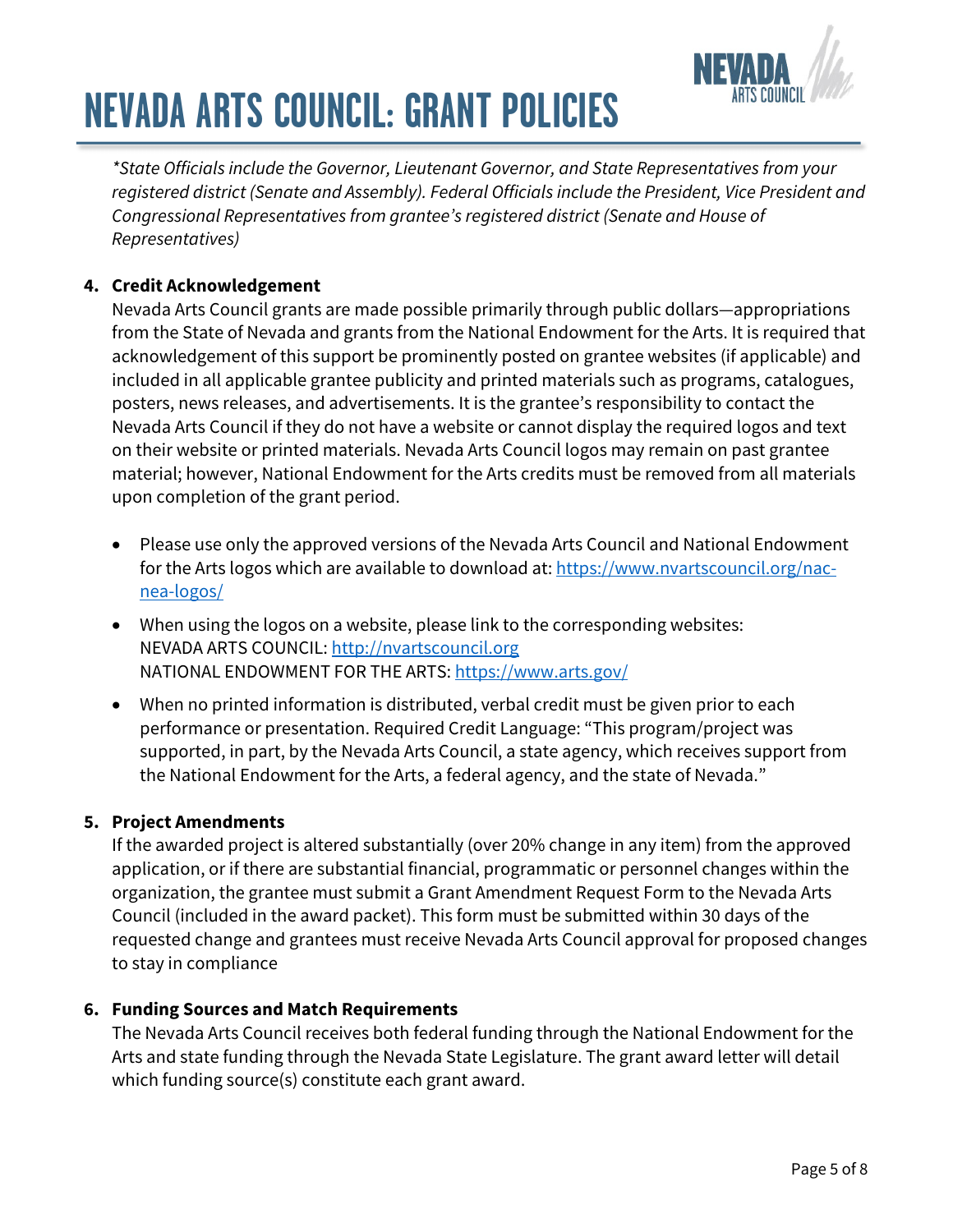

In some grant categories, grantees must match the awarded grant funds in cash and/or in-kind depending on the grant program. Matching funds must be current income from no earlier than 6 months prior to the date of the award. **Other state general funds or federal funds may not be used as a match for Nevada Arts Council grants.**

### **7. Accessibility & ADA/504 Compliance**

Making the arts accessible to Nevadans of all cultures and abilities, without prejudice to geographic or economic status, is a priority for the Nevada Arts Council. By making Nevada's arts and cultural programs, activities, information, and facilities accessible to all people—with and without disabilities—we open the door to an expanded audience of participants, patrons, and advocates.

Grant recipients must comply with Section 504 of the Rehabilitation Act of 1973 and the Americans with Disabilities Act of 1990 (ADA). The Rehabilitation Act of 1973, Section 504 mandates that no otherwise qualified individual with a disability shall, solely by reason of his/her disability, be excluded from participation in, be denied the benefits of, or be subjected to discrimination under any program or activity receiving federal financial assistance. The ADA requires that all arts organizations make their programs, services, and activities (including employment) accessible to qualified persons with disabilities. ADA applies whether or not an arts organization receives federal funds. Grantees must have a current Organization Accessibility Checklist, Self-Evaluation, or Plan on file during the grant period. The organization must review and update this document every three years to be current. For information on requirements of the ADA or how to make programming and facilities more accessible, download the *Design for Accessibility Handbook* along with an *Arts Accessibility Checklist* on the National Endowment for the Arts' Accessibility Resources homepage at:

<https://www.arts.gov/impact/accessibility/publications-checklists-and-resources>

### **8. Final Reports**

All Nevada Arts Council grantees are required to complete and submit Final Reports on our online grant management system by the deadline stated in the award packet, or by June 30 of the fiscal year, whichever is sooner. If the funded project occurs in June, grantees have until July 15 to submit their Final Report. Information on reporting requirements for each grant category are included in the associated Grant Award Packets.

If grantees expect to miss the Final Report deadline, they may send a written request for an extension. If approved, grantees must submit all required Final Report paperwork by the extended deadline or be out of compliance and forfeit any remaining grant funds. Extended deadlines for annual grants can be no later than July 31 of the grant year. The grantee will remain out of compliance and unable to apply for or receive future Nevada Arts Council grants until the Nevada Arts Council receives all delinquent paperwork.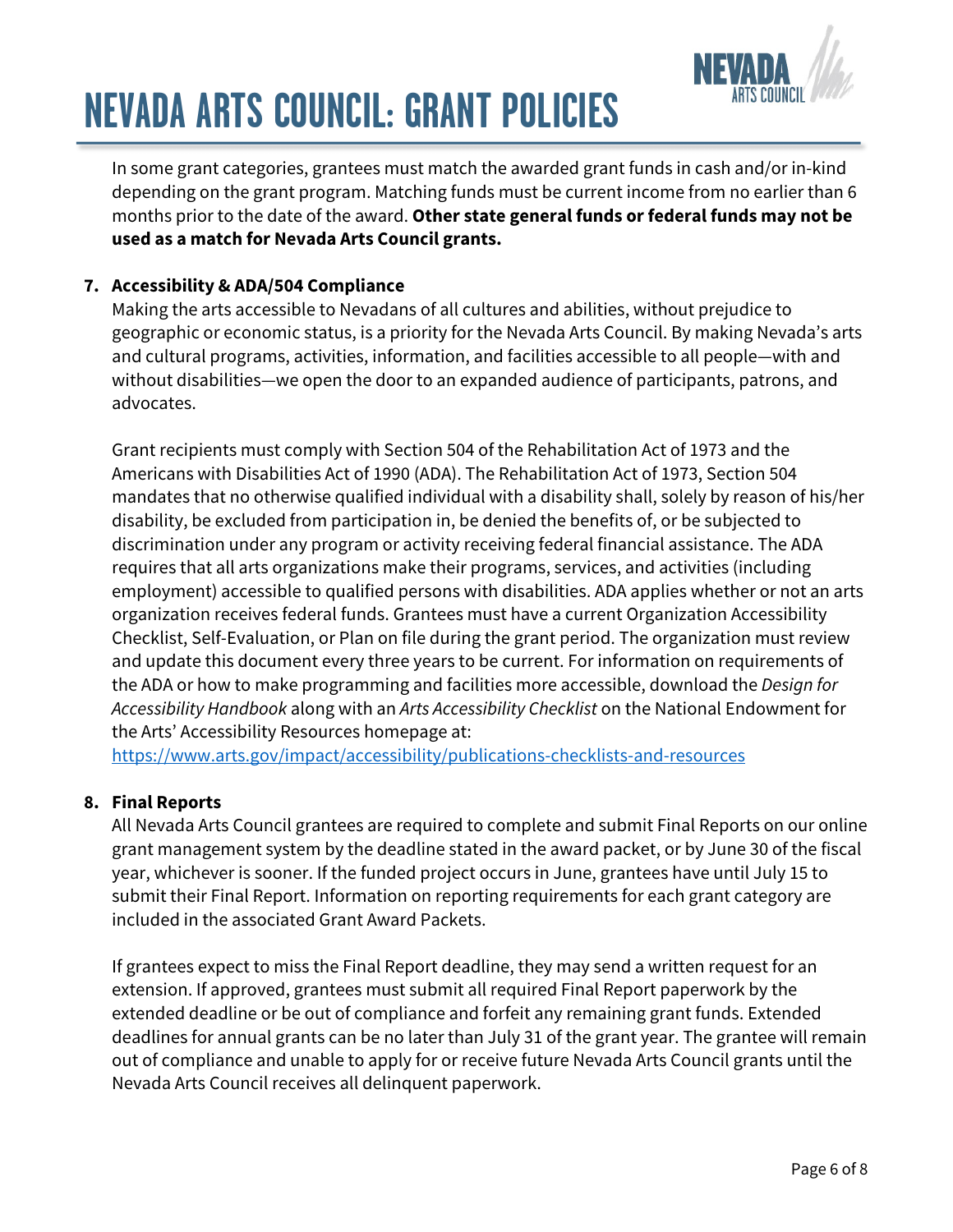

## **9. Record Keeping**

All Nevada Arts Council grant recipients are required to keep copies of the original grant application, associated financial records, supporting documents, and all other records pertinent to any Nevada Arts Council grants for a minimum of three years after the end of the project. Grant funds may be considered taxable income. Per Nevada Arts Council and National Endowment for the Arts requirements, all grantees must permit the Nevada Arts Council to access their records and financial statements as necessary during the fiscal year of the award to ensure compliance with federal award requirements.

### **10. Audits**

Organizational grant recipients may be subject to an on-site audit performed by Nevada Arts Council staff. Nevada Arts Council staff will notify grantees of the audit date at least 45 days in advance. If a recipient receives \$750,000 or more in federal funds within the fiscal year from any source, the federal government requires recipients to submit a Single Audit report to the Nevada Arts Council for the year in which Nevada Arts Council funds were received and spent.

### **11.Indirect Costs**

Indirect costs are defined as the expenses of doing business that are not readily identified with a particular grant or project. They may include administration, personnel, or other allowable expenses. If indirect costs are requested, they must be presented in the application budget. A federally negotiated rate agreement must be provided in the support materials. If no federally negotiated rate agreement is in place, organizations may request an indirect costs rate of 10% of the grant request. Indirect costs may not be requested in Operational Support Grants.

### **OTHER GRANT POLICIES**

All Nevada Arts Council grants are subject to, and contingent upon, sufficient funds being appropriated, budgeted, and otherwise made available by the Nevada Legislature and/or federal and other sources. The Nevada Arts Council, as the granting authority, may reduce or terminate grant(s), and the grantee waives any and all claim(s) for damages, effective immediately upon receipt of written notice (or any date specified therein) if for any reason the granting agency's funding from state and/or federal sources is not appropriated or is withdrawn, limited, or impaired.

The Nevada Arts Council complies with all state and federal laws and regulations concerning civil and human rights, including Title IV of the Civil Rights Act of 1964, Section 504 of the Rehabilitation Act of 1973, The Americans with Disabilities Act of 1990, Title IX of the Education Amendments of 1972 and the Age Discrimination Act of 1975. The Nevada Arts Council ensures that its programs, grants and employment practices are free of any discrimination based on race, national origin, disability, sex, sexual orientation or age.